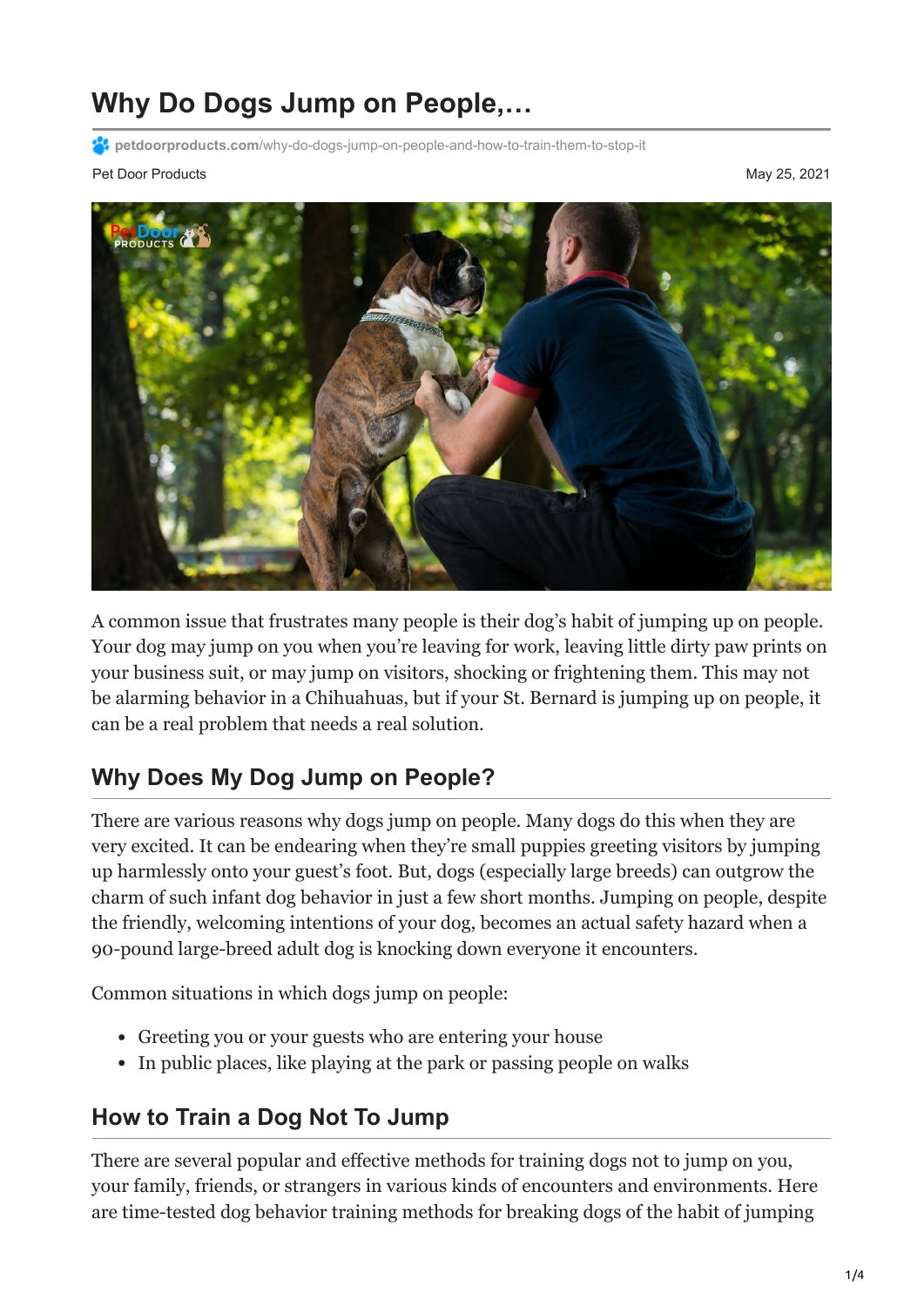on people at home and in public:

#### **Leash Training Method**

A well-proven training approach to helping a dog start to learn not to jump on people at your home is using a leash. Ask a friend to help you with this quick 3-step dog training exercise, and repeat it until you are getting the desired results.

- 1. With your dog on a leash, tell your dog to sit, and then reward obedience with a treat.
- 2. Ask your friend to open the door while you are having your dog remain sitting. Help your dog succeed by distracting him or her with a favorite toy or treat.
- 3. If the dog jumps on your friend, calmly ask your friend to step back outside and shut the door.

Keep repeating the 3-step training exercise until your dog stays sitting each time your friend comes in through the door. Reward the good behavior with a treat every time, until your dog masters the skill.

When the dog behaves consistently as desired through multiple repeats of the exercise, you can congratulate your dog, your friend, and yourself on your success. Rewards all around! Do expect that reinforcement training is likely to be necessary to establish newly learned behavior as a long-term habit. Even months or years later, occasional refresher training may be required to maintain ideal behavior.

#### **Crate Training Method**

For over-excited puppies, if you've been working on crate training, you can try having them wait in their crate for a few minutes until they settle down, before letting them come out to socialize with guests.

Installing baby gates can be very useful to prevent young, untrained dogs from rushing at guests when they enter your home. Gates can be located to block access to the front entry door. The gate can also be used to keep excited jumping dogs separate from small children when needed.

# **Dog Door Method**

Many dogs are especially difficult to train not to jump on people, often because they are so full of energy that even the most diligent dog training efforts may not appear to be succeeding. A relatively trouble-free solution is simply installing a dog door, to allow your dog freedom to play and run off [excess energy](https://petdoorproducts.com/6-ways-to-exercise-your-dogs-mind/) outdoors. Just close the sliding security door to let your dog stay out until you see that your dog is sitting or lying calmly and can be let in to socialize with your guests.

With a free run of the backyard, your dog may be less excited about what's happening inside your house. Select from the [best pet doors](https://petdoorproducts.com/how-it-works/) available, and choose one made for installation in a wall or a [dog door for sliding glass doors](https://petdoorproducts.com/sliding-glass-pet-door-options/), depending on where you want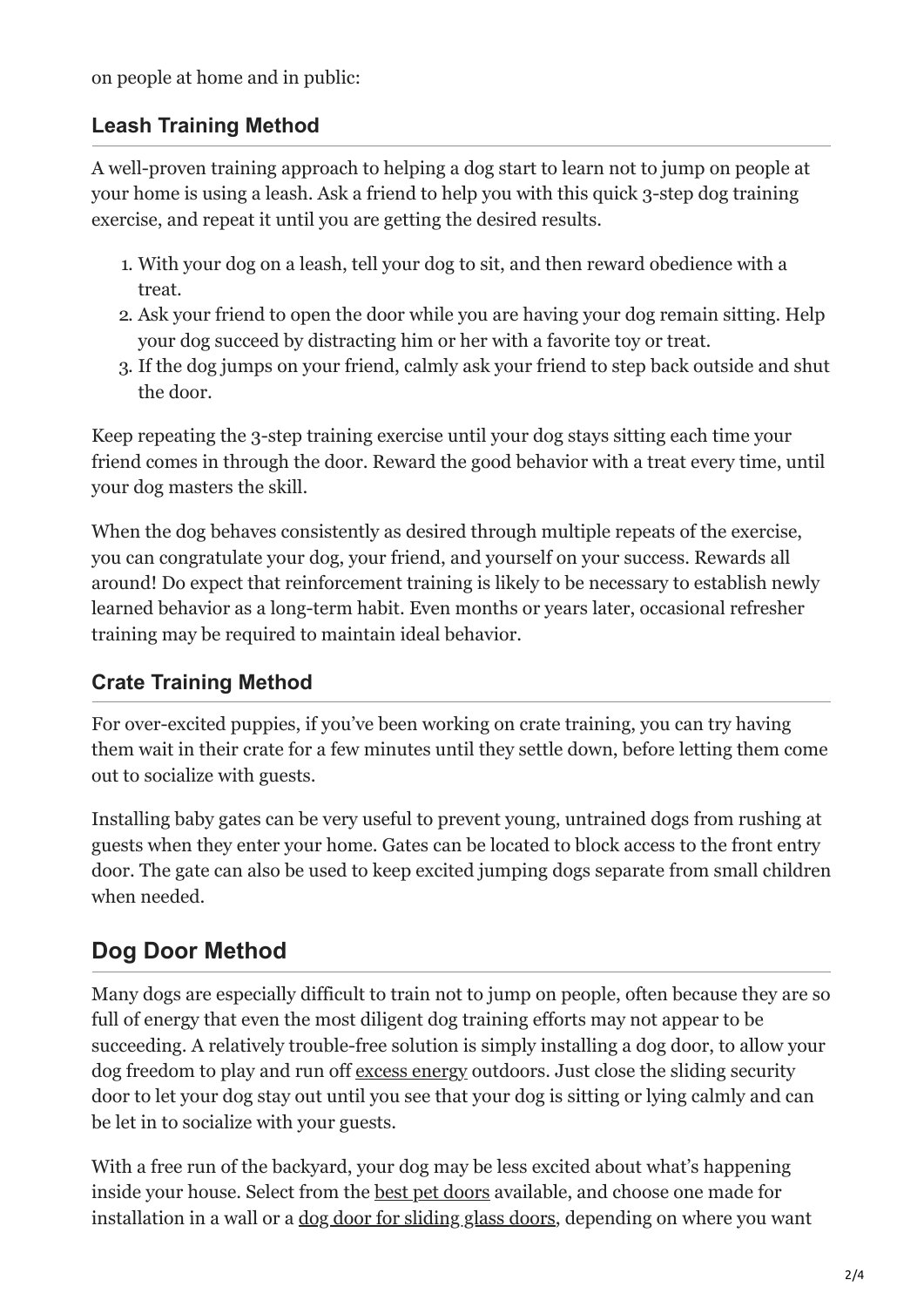your dog to have an entry/exit.

#### **Walking Along Public Walkways**

Ask a friend to help you with this dog training exercise. With your dog on a leash, as you're walking along a chosen public sidewalk or in a local park:

- Ask your friend to slowly approach you and your dog as you're walking the dog on a leash in a public area. Give your dog a reward, if he/she behaves as desired while your friend reaches you.
- While your friend is standing in front of you and your dog, shake hands with your friend and engage in low-key conversation. Give your dog a treat as a reward for calm behavior. If the dog jumps up, then repeat the training exercise.
- After your dog masters the desired behavior, then try practicing the exercise without the leash.

Repeat the training exercise in various locations and kinds of settings with different [people, always focusing on employing positive reinforcement each time your dog stays](https://petdoorproducts.com/how-to-keep-pets-calm-during-holiday-parties/) calm and does not jump.

Avoid shoving your dog away or getting upset if he/she jumps. Although this kind of attention is negative, it engages the dog and very often does not work to discourage future jumping.

## **General Dog Training Strategies**

Start dog training early. The jumping behavior may be adorable in your new puppy, but dogs need to start learning after the first few months that the jumping behavior is not what you want. Early training will help you avoid jumping after the dog is much larger and the behavior is much more unmanageable.

Even if it appears that your dog is never going to learn to stop jumping on people, sticking with the training consistently is more likely than not to start producing more encouraging results. Expect training success to take practice.

Also keep perspective that like other worthwhile goals, [dog training](https://petdoorproducts.com/brilliant-ways-to-end-bad-pet-behavior-as-soon-as-it-starts/) can take time to achieve. So, by all means, every time you feel like giving up the effort, stick with it with the determination necessary to train away from the unwanted behavior.

#### **Pet Door Products, Salt Lake City Utah**

We offer [energy-efficient pet doors](https://petdoorproducts.com/reviews/) in various [sizes for dogs and cats.](https://petdoorproducts.com/wp-content/uploads/2017/11/Measurement-Instructions-for-Pet-Door.pdf) Our state-of-the-art pet doors are built directly into your [sliding glass door](https://petdoorproducts.com/glass-options/). you can order direct delivery for [DIY installation](https://petdoorproducts.com/do-it-yourself/), or you can order our professional installation for a small additional cost. See our pet door models for [large dogs](https://petdoorproducts.com/pet-doors-for-extra-large-dogs/).